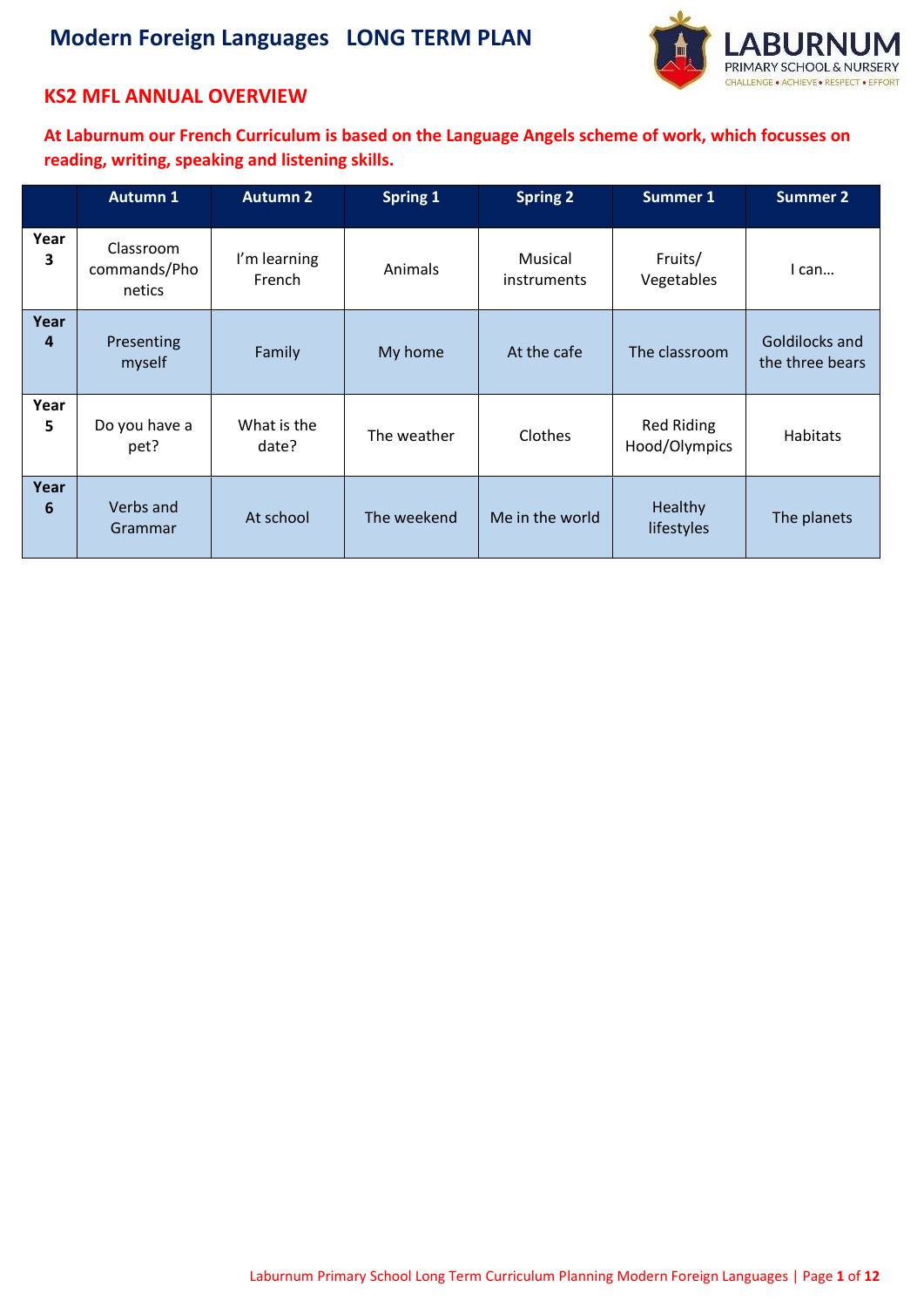

#### **YEAR 3**

**Key Skills:**

- **Speaking:** Speak with others using simple words, phrases and short sentences (e.g. greetings and basic information about myself). Speak aloud familiar words or short phrases in chorus. Use correct pronunciation when speaking and start to see links between pronunciation and spelling.
- **Listening:** Listen and respond to familiar spoken words, phrases and sentences (e.g. simple instructions, rhymes, songs). Develop understanding of the sounds of individual letters and groups of letters (phonics).
- **Reading:** Recognise and understand familiar written words and short phrases (e.g. basic nouns and first person "I" form of simple verbs) in written text. Read aloud familiar words or short phrases in chorus
- **Writing:** Write some familiar simple words from memory or using supported written materials (e.g. familiar nouns).
- **Grammar:** Start to understand the concept of gender (masculine, feminine, neuter (if applicable) and how this is shown in the language being studied.

|              | <b>Unit Title</b> | <b>Knowledge &amp; Key Questions</b>                 | <b>Specific Resources</b>                      |
|--------------|-------------------|------------------------------------------------------|------------------------------------------------|
| Autumn       | La                |                                                      | Language Angels PowerPoints                    |
| 1            | phonétique/       |                                                      | Language Angels worksheets                     |
|              | Les               |                                                      | Interactive WB games                           |
|              | commandes         |                                                      | Flash cards<br>٠                               |
|              | de la classe      |                                                      |                                                |
|              | (Phonetics/       | <b>Phonetics</b>                                     | <b>Classroom commands</b>                      |
|              | Classroom         | ×<br>The French alphabet                             | These are always useful and a great way of     |
|              |                   | <b>Basic French accents</b><br>п                     | incorporating French into the 'normal' school  |
|              | commands)         | Common letter strings<br>٠                           | day. Why restrict using these French           |
|              |                   |                                                      | commands to just French lessons? The           |
|              |                   | The acute (é) (upward) accent<br>п                   | children will learn words such as écoutez,     |
|              |                   | The grave (è) (downward) accent<br>п                 | écrivez, pensez.                               |
|              |                   | The cedilla $(c)$ accent<br>٠                        | 3 key language learning skills are developed - |
|              |                   | The circumflex (â) (hat) accent<br>г                 | Speaking / Listening / Reading.                |
| Autumn       | J'apprends        | In this unit the children will learn to:             | Language Angels PowerPoints                    |
| $\mathbf{2}$ | le Français       | Pinpoint France on a map of the world<br>٠           | Language Angels worksheets                     |
|              | (I'm learning     | Highlight other famous French cities<br>٠            | French salutations song                        |
|              | French)           | Talk about other countries where French is           | French colours song                            |
|              |                   | spoken                                               | Flash cards                                    |
|              |                   | ٠<br>Say their name and how they are feeling in      | <b>Assessment sheets</b>                       |
|              |                   | French                                               |                                                |
|              |                   | Count to ten in French<br>٠                          |                                                |
|              |                   | End of unit assessment-Children and teacher<br>٠     |                                                |
|              |                   | can positively assess their learning in this unit.   |                                                |
|              |                   | There is a useful 'areas for further improvement'    |                                                |
|              |                   | section at the bottom of the page in line with       |                                                |
|              |                   | OFSTED guidelines. The assessment can be             |                                                |
|              |                   | retained as proof of progression.                    |                                                |
|              |                   | ٠<br>Where is France on the map?                     |                                                |
|              |                   | What continent?<br>×                                 |                                                |
|              |                   | How do we get to France?<br>٠                        |                                                |
|              |                   | What does the French flag look like?<br>٠            |                                                |
|              |                   | What are the main cities in France?<br>٠             |                                                |
|              |                   | How many countries surround France?                  |                                                |
|              |                   | What famous French food is there?                    |                                                |
|              |                   | Famous people from France?                           |                                                |
|              |                   | How many people/countries/continents speak French?   |                                                |
| Spring 1     | Les animaux       | In this unit the children will learn how to:         | Language Angels PowerPoints                    |
|              | (Animals)         | Remember all the language from unit 1.<br>٠          | Language Angels worksheets                     |
|              |                   | Be introduced to ten animals in French.<br>٠         | Interactive WB games                           |
|              |                   | Match all the new French words to the<br>٠           | Flash cards                                    |
|              |                   | appropriate picture.                                 | End of unit assessment                         |
|              |                   | Remember the words for at least five animals in<br>٠ |                                                |
|              |                   | French unaided.                                      |                                                |

Laburnum Primary School Long Term Curriculum Planning Modern Foreign Languages | Page **2** of **12**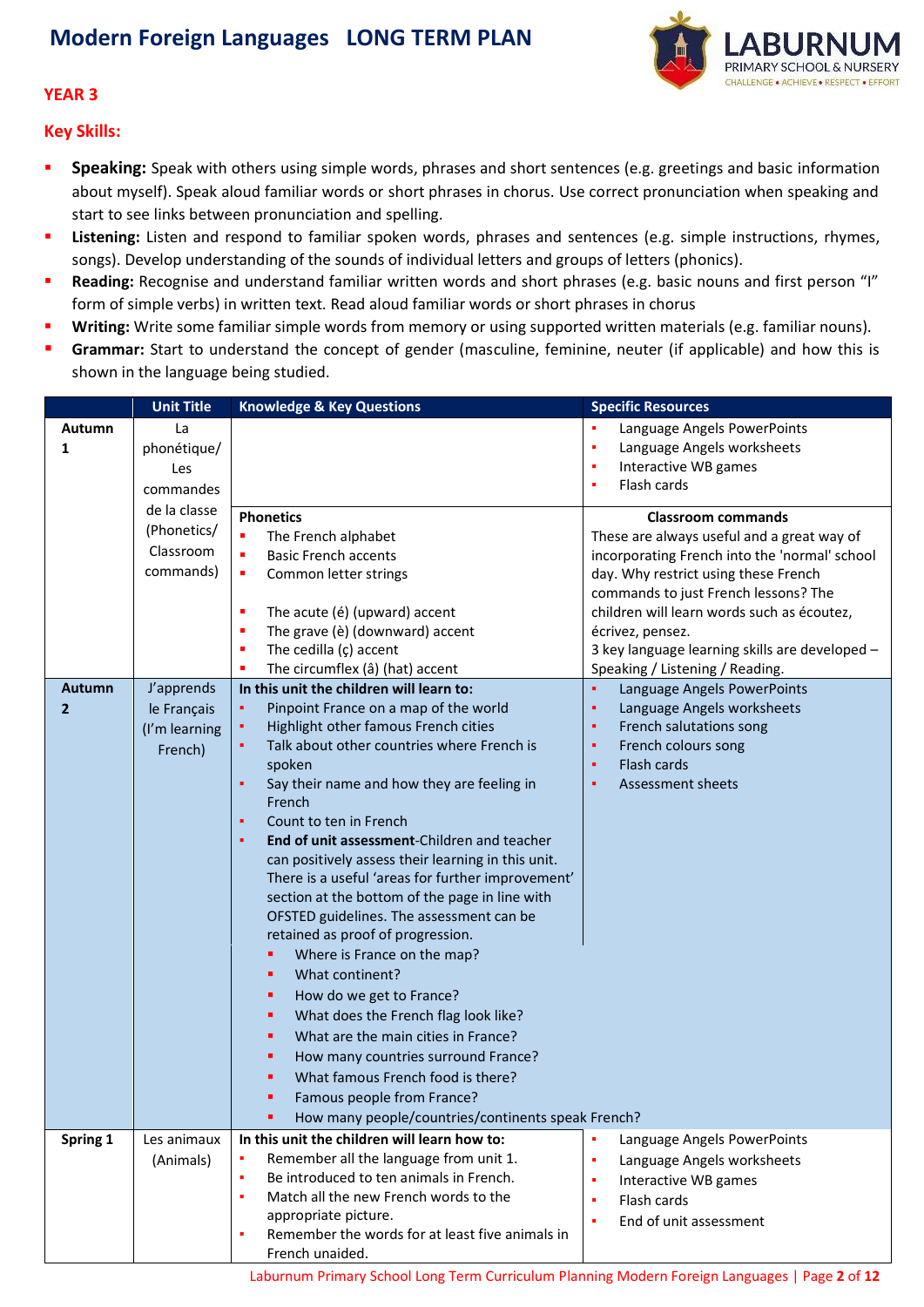

| in French.<br>End of unit assessment- Children and teacher<br>٠<br>can positively assess their learning in this unit.<br>There is a useful 'areas for further improvement'<br>section at the bottom of the page in line with<br>OFSTED guidelines. The assessment can be<br>retained as proof of progression.<br>Why are there different articles for different animals? (Le, La)<br>In this unit the children will learn how to:<br><b>Spring 2</b><br>٠<br>Language Angels PowerPoints<br>Les<br>Name ten instruments in French.<br><b>instruments</b><br>Language Angels worksheets<br>٠<br>٠<br>Match all the new French words to the<br>Interactive WB games<br>(Musical<br>٠<br>٠<br>French musical instruments song<br>instruments)<br>appropriate picture.<br>٠<br>Remember the words for at least five<br>Flash cards<br>٠<br>End of unit assessment<br>instruments and their correct gender in French,<br>٠<br>unaided.<br>To say that they play an instrument of their<br>٠<br>choice correctly in French.<br>End of unit assessment- Children and teacher<br>٠<br>can positively assess their learning in this unit.<br>There is a useful 'areas for further improvement'<br>section at the bottom of the page in line with<br>OFSTED guidelines. The assessment can be<br>retained as proof of progression.<br>Why is there another article introduced here? What does it mean? (Les)<br>Les fruits/<br>In this unit the children will learn how to:<br><b>Summer</b><br>×<br>Language Angels PowerPoints<br>Les légume<br>×<br>Language Angels worksheets<br>1<br>٠<br>Name and recognise up to 10 fruits in French.<br>(Fruits/<br>Interactive WB games<br>$\blacksquare$<br>Attempt to spell some of these nouns<br>Flash cards<br>Vegetables)<br>×<br>Ask somebody in French if they like a particular<br>٠<br>×<br>End of unit assessment<br>fruit.<br>Say what fruits they like and dislike.<br>٠<br>End of unit assessment- Children and teacher<br>٠<br>can positively assess their learning in this unit.<br>There is a useful 'areas for further improvement'<br>section at the bottom of the page in line with<br>OFSTED guidelines. The assessment can be<br>retained as proof of progression.<br>How do the nouns and articles change when they move from singular to plural?<br>In this unit the children will learn to:<br>Language Angels PowerPoints<br><b>Summer</b><br>Je peux<br>(1 can)<br>Recognise some common French<br>Language Angels worksheets<br>2<br>٠<br>verbs/activities.<br>Interactive WB games<br>٠<br>Use these verbs to convey meaning in English by<br>Flash cards<br>٠<br>$\blacksquare$<br>End of unit assessment<br>matching them to their appropriate picture.<br>٠<br>Use these verbs in the infinitive with je peux<br>٠ |  | Attempt to spell at least three animals correctly<br>٠ |  |
|-----------------------------------------------------------------------------------------------------------------------------------------------------------------------------------------------------------------------------------------------------------------------------------------------------------------------------------------------------------------------------------------------------------------------------------------------------------------------------------------------------------------------------------------------------------------------------------------------------------------------------------------------------------------------------------------------------------------------------------------------------------------------------------------------------------------------------------------------------------------------------------------------------------------------------------------------------------------------------------------------------------------------------------------------------------------------------------------------------------------------------------------------------------------------------------------------------------------------------------------------------------------------------------------------------------------------------------------------------------------------------------------------------------------------------------------------------------------------------------------------------------------------------------------------------------------------------------------------------------------------------------------------------------------------------------------------------------------------------------------------------------------------------------------------------------------------------------------------------------------------------------------------------------------------------------------------------------------------------------------------------------------------------------------------------------------------------------------------------------------------------------------------------------------------------------------------------------------------------------------------------------------------------------------------------------------------------------------------------------------------------------------------------------------------------------------------------------------------------------------------------------------------------------------------------------------------------------------------------------------------------------------------------------------------------------------------------------------------------------------------------------------------------------|--|--------------------------------------------------------|--|
|                                                                                                                                                                                                                                                                                                                                                                                                                                                                                                                                                                                                                                                                                                                                                                                                                                                                                                                                                                                                                                                                                                                                                                                                                                                                                                                                                                                                                                                                                                                                                                                                                                                                                                                                                                                                                                                                                                                                                                                                                                                                                                                                                                                                                                                                                                                                                                                                                                                                                                                                                                                                                                                                                                                                                                                   |  |                                                        |  |
|                                                                                                                                                                                                                                                                                                                                                                                                                                                                                                                                                                                                                                                                                                                                                                                                                                                                                                                                                                                                                                                                                                                                                                                                                                                                                                                                                                                                                                                                                                                                                                                                                                                                                                                                                                                                                                                                                                                                                                                                                                                                                                                                                                                                                                                                                                                                                                                                                                                                                                                                                                                                                                                                                                                                                                                   |  |                                                        |  |
|                                                                                                                                                                                                                                                                                                                                                                                                                                                                                                                                                                                                                                                                                                                                                                                                                                                                                                                                                                                                                                                                                                                                                                                                                                                                                                                                                                                                                                                                                                                                                                                                                                                                                                                                                                                                                                                                                                                                                                                                                                                                                                                                                                                                                                                                                                                                                                                                                                                                                                                                                                                                                                                                                                                                                                                   |  |                                                        |  |
|                                                                                                                                                                                                                                                                                                                                                                                                                                                                                                                                                                                                                                                                                                                                                                                                                                                                                                                                                                                                                                                                                                                                                                                                                                                                                                                                                                                                                                                                                                                                                                                                                                                                                                                                                                                                                                                                                                                                                                                                                                                                                                                                                                                                                                                                                                                                                                                                                                                                                                                                                                                                                                                                                                                                                                                   |  |                                                        |  |
|                                                                                                                                                                                                                                                                                                                                                                                                                                                                                                                                                                                                                                                                                                                                                                                                                                                                                                                                                                                                                                                                                                                                                                                                                                                                                                                                                                                                                                                                                                                                                                                                                                                                                                                                                                                                                                                                                                                                                                                                                                                                                                                                                                                                                                                                                                                                                                                                                                                                                                                                                                                                                                                                                                                                                                                   |  |                                                        |  |
|                                                                                                                                                                                                                                                                                                                                                                                                                                                                                                                                                                                                                                                                                                                                                                                                                                                                                                                                                                                                                                                                                                                                                                                                                                                                                                                                                                                                                                                                                                                                                                                                                                                                                                                                                                                                                                                                                                                                                                                                                                                                                                                                                                                                                                                                                                                                                                                                                                                                                                                                                                                                                                                                                                                                                                                   |  |                                                        |  |
|                                                                                                                                                                                                                                                                                                                                                                                                                                                                                                                                                                                                                                                                                                                                                                                                                                                                                                                                                                                                                                                                                                                                                                                                                                                                                                                                                                                                                                                                                                                                                                                                                                                                                                                                                                                                                                                                                                                                                                                                                                                                                                                                                                                                                                                                                                                                                                                                                                                                                                                                                                                                                                                                                                                                                                                   |  |                                                        |  |
|                                                                                                                                                                                                                                                                                                                                                                                                                                                                                                                                                                                                                                                                                                                                                                                                                                                                                                                                                                                                                                                                                                                                                                                                                                                                                                                                                                                                                                                                                                                                                                                                                                                                                                                                                                                                                                                                                                                                                                                                                                                                                                                                                                                                                                                                                                                                                                                                                                                                                                                                                                                                                                                                                                                                                                                   |  |                                                        |  |
|                                                                                                                                                                                                                                                                                                                                                                                                                                                                                                                                                                                                                                                                                                                                                                                                                                                                                                                                                                                                                                                                                                                                                                                                                                                                                                                                                                                                                                                                                                                                                                                                                                                                                                                                                                                                                                                                                                                                                                                                                                                                                                                                                                                                                                                                                                                                                                                                                                                                                                                                                                                                                                                                                                                                                                                   |  |                                                        |  |
|                                                                                                                                                                                                                                                                                                                                                                                                                                                                                                                                                                                                                                                                                                                                                                                                                                                                                                                                                                                                                                                                                                                                                                                                                                                                                                                                                                                                                                                                                                                                                                                                                                                                                                                                                                                                                                                                                                                                                                                                                                                                                                                                                                                                                                                                                                                                                                                                                                                                                                                                                                                                                                                                                                                                                                                   |  |                                                        |  |
|                                                                                                                                                                                                                                                                                                                                                                                                                                                                                                                                                                                                                                                                                                                                                                                                                                                                                                                                                                                                                                                                                                                                                                                                                                                                                                                                                                                                                                                                                                                                                                                                                                                                                                                                                                                                                                                                                                                                                                                                                                                                                                                                                                                                                                                                                                                                                                                                                                                                                                                                                                                                                                                                                                                                                                                   |  |                                                        |  |
|                                                                                                                                                                                                                                                                                                                                                                                                                                                                                                                                                                                                                                                                                                                                                                                                                                                                                                                                                                                                                                                                                                                                                                                                                                                                                                                                                                                                                                                                                                                                                                                                                                                                                                                                                                                                                                                                                                                                                                                                                                                                                                                                                                                                                                                                                                                                                                                                                                                                                                                                                                                                                                                                                                                                                                                   |  |                                                        |  |
|                                                                                                                                                                                                                                                                                                                                                                                                                                                                                                                                                                                                                                                                                                                                                                                                                                                                                                                                                                                                                                                                                                                                                                                                                                                                                                                                                                                                                                                                                                                                                                                                                                                                                                                                                                                                                                                                                                                                                                                                                                                                                                                                                                                                                                                                                                                                                                                                                                                                                                                                                                                                                                                                                                                                                                                   |  |                                                        |  |
|                                                                                                                                                                                                                                                                                                                                                                                                                                                                                                                                                                                                                                                                                                                                                                                                                                                                                                                                                                                                                                                                                                                                                                                                                                                                                                                                                                                                                                                                                                                                                                                                                                                                                                                                                                                                                                                                                                                                                                                                                                                                                                                                                                                                                                                                                                                                                                                                                                                                                                                                                                                                                                                                                                                                                                                   |  |                                                        |  |
|                                                                                                                                                                                                                                                                                                                                                                                                                                                                                                                                                                                                                                                                                                                                                                                                                                                                                                                                                                                                                                                                                                                                                                                                                                                                                                                                                                                                                                                                                                                                                                                                                                                                                                                                                                                                                                                                                                                                                                                                                                                                                                                                                                                                                                                                                                                                                                                                                                                                                                                                                                                                                                                                                                                                                                                   |  |                                                        |  |
|                                                                                                                                                                                                                                                                                                                                                                                                                                                                                                                                                                                                                                                                                                                                                                                                                                                                                                                                                                                                                                                                                                                                                                                                                                                                                                                                                                                                                                                                                                                                                                                                                                                                                                                                                                                                                                                                                                                                                                                                                                                                                                                                                                                                                                                                                                                                                                                                                                                                                                                                                                                                                                                                                                                                                                                   |  |                                                        |  |
|                                                                                                                                                                                                                                                                                                                                                                                                                                                                                                                                                                                                                                                                                                                                                                                                                                                                                                                                                                                                                                                                                                                                                                                                                                                                                                                                                                                                                                                                                                                                                                                                                                                                                                                                                                                                                                                                                                                                                                                                                                                                                                                                                                                                                                                                                                                                                                                                                                                                                                                                                                                                                                                                                                                                                                                   |  |                                                        |  |
|                                                                                                                                                                                                                                                                                                                                                                                                                                                                                                                                                                                                                                                                                                                                                                                                                                                                                                                                                                                                                                                                                                                                                                                                                                                                                                                                                                                                                                                                                                                                                                                                                                                                                                                                                                                                                                                                                                                                                                                                                                                                                                                                                                                                                                                                                                                                                                                                                                                                                                                                                                                                                                                                                                                                                                                   |  |                                                        |  |
|                                                                                                                                                                                                                                                                                                                                                                                                                                                                                                                                                                                                                                                                                                                                                                                                                                                                                                                                                                                                                                                                                                                                                                                                                                                                                                                                                                                                                                                                                                                                                                                                                                                                                                                                                                                                                                                                                                                                                                                                                                                                                                                                                                                                                                                                                                                                                                                                                                                                                                                                                                                                                                                                                                                                                                                   |  |                                                        |  |
|                                                                                                                                                                                                                                                                                                                                                                                                                                                                                                                                                                                                                                                                                                                                                                                                                                                                                                                                                                                                                                                                                                                                                                                                                                                                                                                                                                                                                                                                                                                                                                                                                                                                                                                                                                                                                                                                                                                                                                                                                                                                                                                                                                                                                                                                                                                                                                                                                                                                                                                                                                                                                                                                                                                                                                                   |  |                                                        |  |
|                                                                                                                                                                                                                                                                                                                                                                                                                                                                                                                                                                                                                                                                                                                                                                                                                                                                                                                                                                                                                                                                                                                                                                                                                                                                                                                                                                                                                                                                                                                                                                                                                                                                                                                                                                                                                                                                                                                                                                                                                                                                                                                                                                                                                                                                                                                                                                                                                                                                                                                                                                                                                                                                                                                                                                                   |  |                                                        |  |
|                                                                                                                                                                                                                                                                                                                                                                                                                                                                                                                                                                                                                                                                                                                                                                                                                                                                                                                                                                                                                                                                                                                                                                                                                                                                                                                                                                                                                                                                                                                                                                                                                                                                                                                                                                                                                                                                                                                                                                                                                                                                                                                                                                                                                                                                                                                                                                                                                                                                                                                                                                                                                                                                                                                                                                                   |  |                                                        |  |
|                                                                                                                                                                                                                                                                                                                                                                                                                                                                                                                                                                                                                                                                                                                                                                                                                                                                                                                                                                                                                                                                                                                                                                                                                                                                                                                                                                                                                                                                                                                                                                                                                                                                                                                                                                                                                                                                                                                                                                                                                                                                                                                                                                                                                                                                                                                                                                                                                                                                                                                                                                                                                                                                                                                                                                                   |  |                                                        |  |
|                                                                                                                                                                                                                                                                                                                                                                                                                                                                                                                                                                                                                                                                                                                                                                                                                                                                                                                                                                                                                                                                                                                                                                                                                                                                                                                                                                                                                                                                                                                                                                                                                                                                                                                                                                                                                                                                                                                                                                                                                                                                                                                                                                                                                                                                                                                                                                                                                                                                                                                                                                                                                                                                                                                                                                                   |  |                                                        |  |
|                                                                                                                                                                                                                                                                                                                                                                                                                                                                                                                                                                                                                                                                                                                                                                                                                                                                                                                                                                                                                                                                                                                                                                                                                                                                                                                                                                                                                                                                                                                                                                                                                                                                                                                                                                                                                                                                                                                                                                                                                                                                                                                                                                                                                                                                                                                                                                                                                                                                                                                                                                                                                                                                                                                                                                                   |  |                                                        |  |
|                                                                                                                                                                                                                                                                                                                                                                                                                                                                                                                                                                                                                                                                                                                                                                                                                                                                                                                                                                                                                                                                                                                                                                                                                                                                                                                                                                                                                                                                                                                                                                                                                                                                                                                                                                                                                                                                                                                                                                                                                                                                                                                                                                                                                                                                                                                                                                                                                                                                                                                                                                                                                                                                                                                                                                                   |  |                                                        |  |
|                                                                                                                                                                                                                                                                                                                                                                                                                                                                                                                                                                                                                                                                                                                                                                                                                                                                                                                                                                                                                                                                                                                                                                                                                                                                                                                                                                                                                                                                                                                                                                                                                                                                                                                                                                                                                                                                                                                                                                                                                                                                                                                                                                                                                                                                                                                                                                                                                                                                                                                                                                                                                                                                                                                                                                                   |  |                                                        |  |
|                                                                                                                                                                                                                                                                                                                                                                                                                                                                                                                                                                                                                                                                                                                                                                                                                                                                                                                                                                                                                                                                                                                                                                                                                                                                                                                                                                                                                                                                                                                                                                                                                                                                                                                                                                                                                                                                                                                                                                                                                                                                                                                                                                                                                                                                                                                                                                                                                                                                                                                                                                                                                                                                                                                                                                                   |  |                                                        |  |
|                                                                                                                                                                                                                                                                                                                                                                                                                                                                                                                                                                                                                                                                                                                                                                                                                                                                                                                                                                                                                                                                                                                                                                                                                                                                                                                                                                                                                                                                                                                                                                                                                                                                                                                                                                                                                                                                                                                                                                                                                                                                                                                                                                                                                                                                                                                                                                                                                                                                                                                                                                                                                                                                                                                                                                                   |  |                                                        |  |
|                                                                                                                                                                                                                                                                                                                                                                                                                                                                                                                                                                                                                                                                                                                                                                                                                                                                                                                                                                                                                                                                                                                                                                                                                                                                                                                                                                                                                                                                                                                                                                                                                                                                                                                                                                                                                                                                                                                                                                                                                                                                                                                                                                                                                                                                                                                                                                                                                                                                                                                                                                                                                                                                                                                                                                                   |  |                                                        |  |
|                                                                                                                                                                                                                                                                                                                                                                                                                                                                                                                                                                                                                                                                                                                                                                                                                                                                                                                                                                                                                                                                                                                                                                                                                                                                                                                                                                                                                                                                                                                                                                                                                                                                                                                                                                                                                                                                                                                                                                                                                                                                                                                                                                                                                                                                                                                                                                                                                                                                                                                                                                                                                                                                                                                                                                                   |  |                                                        |  |
|                                                                                                                                                                                                                                                                                                                                                                                                                                                                                                                                                                                                                                                                                                                                                                                                                                                                                                                                                                                                                                                                                                                                                                                                                                                                                                                                                                                                                                                                                                                                                                                                                                                                                                                                                                                                                                                                                                                                                                                                                                                                                                                                                                                                                                                                                                                                                                                                                                                                                                                                                                                                                                                                                                                                                                                   |  |                                                        |  |
|                                                                                                                                                                                                                                                                                                                                                                                                                                                                                                                                                                                                                                                                                                                                                                                                                                                                                                                                                                                                                                                                                                                                                                                                                                                                                                                                                                                                                                                                                                                                                                                                                                                                                                                                                                                                                                                                                                                                                                                                                                                                                                                                                                                                                                                                                                                                                                                                                                                                                                                                                                                                                                                                                                                                                                                   |  |                                                        |  |
|                                                                                                                                                                                                                                                                                                                                                                                                                                                                                                                                                                                                                                                                                                                                                                                                                                                                                                                                                                                                                                                                                                                                                                                                                                                                                                                                                                                                                                                                                                                                                                                                                                                                                                                                                                                                                                                                                                                                                                                                                                                                                                                                                                                                                                                                                                                                                                                                                                                                                                                                                                                                                                                                                                                                                                                   |  |                                                        |  |
|                                                                                                                                                                                                                                                                                                                                                                                                                                                                                                                                                                                                                                                                                                                                                                                                                                                                                                                                                                                                                                                                                                                                                                                                                                                                                                                                                                                                                                                                                                                                                                                                                                                                                                                                                                                                                                                                                                                                                                                                                                                                                                                                                                                                                                                                                                                                                                                                                                                                                                                                                                                                                                                                                                                                                                                   |  |                                                        |  |
|                                                                                                                                                                                                                                                                                                                                                                                                                                                                                                                                                                                                                                                                                                                                                                                                                                                                                                                                                                                                                                                                                                                                                                                                                                                                                                                                                                                                                                                                                                                                                                                                                                                                                                                                                                                                                                                                                                                                                                                                                                                                                                                                                                                                                                                                                                                                                                                                                                                                                                                                                                                                                                                                                                                                                                                   |  |                                                        |  |
|                                                                                                                                                                                                                                                                                                                                                                                                                                                                                                                                                                                                                                                                                                                                                                                                                                                                                                                                                                                                                                                                                                                                                                                                                                                                                                                                                                                                                                                                                                                                                                                                                                                                                                                                                                                                                                                                                                                                                                                                                                                                                                                                                                                                                                                                                                                                                                                                                                                                                                                                                                                                                                                                                                                                                                                   |  |                                                        |  |
|                                                                                                                                                                                                                                                                                                                                                                                                                                                                                                                                                                                                                                                                                                                                                                                                                                                                                                                                                                                                                                                                                                                                                                                                                                                                                                                                                                                                                                                                                                                                                                                                                                                                                                                                                                                                                                                                                                                                                                                                                                                                                                                                                                                                                                                                                                                                                                                                                                                                                                                                                                                                                                                                                                                                                                                   |  |                                                        |  |
|                                                                                                                                                                                                                                                                                                                                                                                                                                                                                                                                                                                                                                                                                                                                                                                                                                                                                                                                                                                                                                                                                                                                                                                                                                                                                                                                                                                                                                                                                                                                                                                                                                                                                                                                                                                                                                                                                                                                                                                                                                                                                                                                                                                                                                                                                                                                                                                                                                                                                                                                                                                                                                                                                                                                                                                   |  |                                                        |  |
|                                                                                                                                                                                                                                                                                                                                                                                                                                                                                                                                                                                                                                                                                                                                                                                                                                                                                                                                                                                                                                                                                                                                                                                                                                                                                                                                                                                                                                                                                                                                                                                                                                                                                                                                                                                                                                                                                                                                                                                                                                                                                                                                                                                                                                                                                                                                                                                                                                                                                                                                                                                                                                                                                                                                                                                   |  |                                                        |  |
|                                                                                                                                                                                                                                                                                                                                                                                                                                                                                                                                                                                                                                                                                                                                                                                                                                                                                                                                                                                                                                                                                                                                                                                                                                                                                                                                                                                                                                                                                                                                                                                                                                                                                                                                                                                                                                                                                                                                                                                                                                                                                                                                                                                                                                                                                                                                                                                                                                                                                                                                                                                                                                                                                                                                                                                   |  |                                                        |  |
|                                                                                                                                                                                                                                                                                                                                                                                                                                                                                                                                                                                                                                                                                                                                                                                                                                                                                                                                                                                                                                                                                                                                                                                                                                                                                                                                                                                                                                                                                                                                                                                                                                                                                                                                                                                                                                                                                                                                                                                                                                                                                                                                                                                                                                                                                                                                                                                                                                                                                                                                                                                                                                                                                                                                                                                   |  |                                                        |  |
|                                                                                                                                                                                                                                                                                                                                                                                                                                                                                                                                                                                                                                                                                                                                                                                                                                                                                                                                                                                                                                                                                                                                                                                                                                                                                                                                                                                                                                                                                                                                                                                                                                                                                                                                                                                                                                                                                                                                                                                                                                                                                                                                                                                                                                                                                                                                                                                                                                                                                                                                                                                                                                                                                                                                                                                   |  |                                                        |  |
|                                                                                                                                                                                                                                                                                                                                                                                                                                                                                                                                                                                                                                                                                                                                                                                                                                                                                                                                                                                                                                                                                                                                                                                                                                                                                                                                                                                                                                                                                                                                                                                                                                                                                                                                                                                                                                                                                                                                                                                                                                                                                                                                                                                                                                                                                                                                                                                                                                                                                                                                                                                                                                                                                                                                                                                   |  |                                                        |  |
|                                                                                                                                                                                                                                                                                                                                                                                                                                                                                                                                                                                                                                                                                                                                                                                                                                                                                                                                                                                                                                                                                                                                                                                                                                                                                                                                                                                                                                                                                                                                                                                                                                                                                                                                                                                                                                                                                                                                                                                                                                                                                                                                                                                                                                                                                                                                                                                                                                                                                                                                                                                                                                                                                                                                                                                   |  | End of unit assessment- Children and teacher           |  |
|                                                                                                                                                                                                                                                                                                                                                                                                                                                                                                                                                                                                                                                                                                                                                                                                                                                                                                                                                                                                                                                                                                                                                                                                                                                                                                                                                                                                                                                                                                                                                                                                                                                                                                                                                                                                                                                                                                                                                                                                                                                                                                                                                                                                                                                                                                                                                                                                                                                                                                                                                                                                                                                                                                                                                                                   |  | can positively assess their learning in this unit.     |  |
|                                                                                                                                                                                                                                                                                                                                                                                                                                                                                                                                                                                                                                                                                                                                                                                                                                                                                                                                                                                                                                                                                                                                                                                                                                                                                                                                                                                                                                                                                                                                                                                                                                                                                                                                                                                                                                                                                                                                                                                                                                                                                                                                                                                                                                                                                                                                                                                                                                                                                                                                                                                                                                                                                                                                                                                   |  | There is a useful 'areas for further improvement'      |  |
|                                                                                                                                                                                                                                                                                                                                                                                                                                                                                                                                                                                                                                                                                                                                                                                                                                                                                                                                                                                                                                                                                                                                                                                                                                                                                                                                                                                                                                                                                                                                                                                                                                                                                                                                                                                                                                                                                                                                                                                                                                                                                                                                                                                                                                                                                                                                                                                                                                                                                                                                                                                                                                                                                                                                                                                   |  | section at the bottom of the page in line with         |  |
|                                                                                                                                                                                                                                                                                                                                                                                                                                                                                                                                                                                                                                                                                                                                                                                                                                                                                                                                                                                                                                                                                                                                                                                                                                                                                                                                                                                                                                                                                                                                                                                                                                                                                                                                                                                                                                                                                                                                                                                                                                                                                                                                                                                                                                                                                                                                                                                                                                                                                                                                                                                                                                                                                                                                                                                   |  | OFSTED guidelines. The assessment can be               |  |
| What do some of the verbs have in common?                                                                                                                                                                                                                                                                                                                                                                                                                                                                                                                                                                                                                                                                                                                                                                                                                                                                                                                                                                                                                                                                                                                                                                                                                                                                                                                                                                                                                                                                                                                                                                                                                                                                                                                                                                                                                                                                                                                                                                                                                                                                                                                                                                                                                                                                                                                                                                                                                                                                                                                                                                                                                                                                                                                                         |  | retained as proof of progression.                      |  |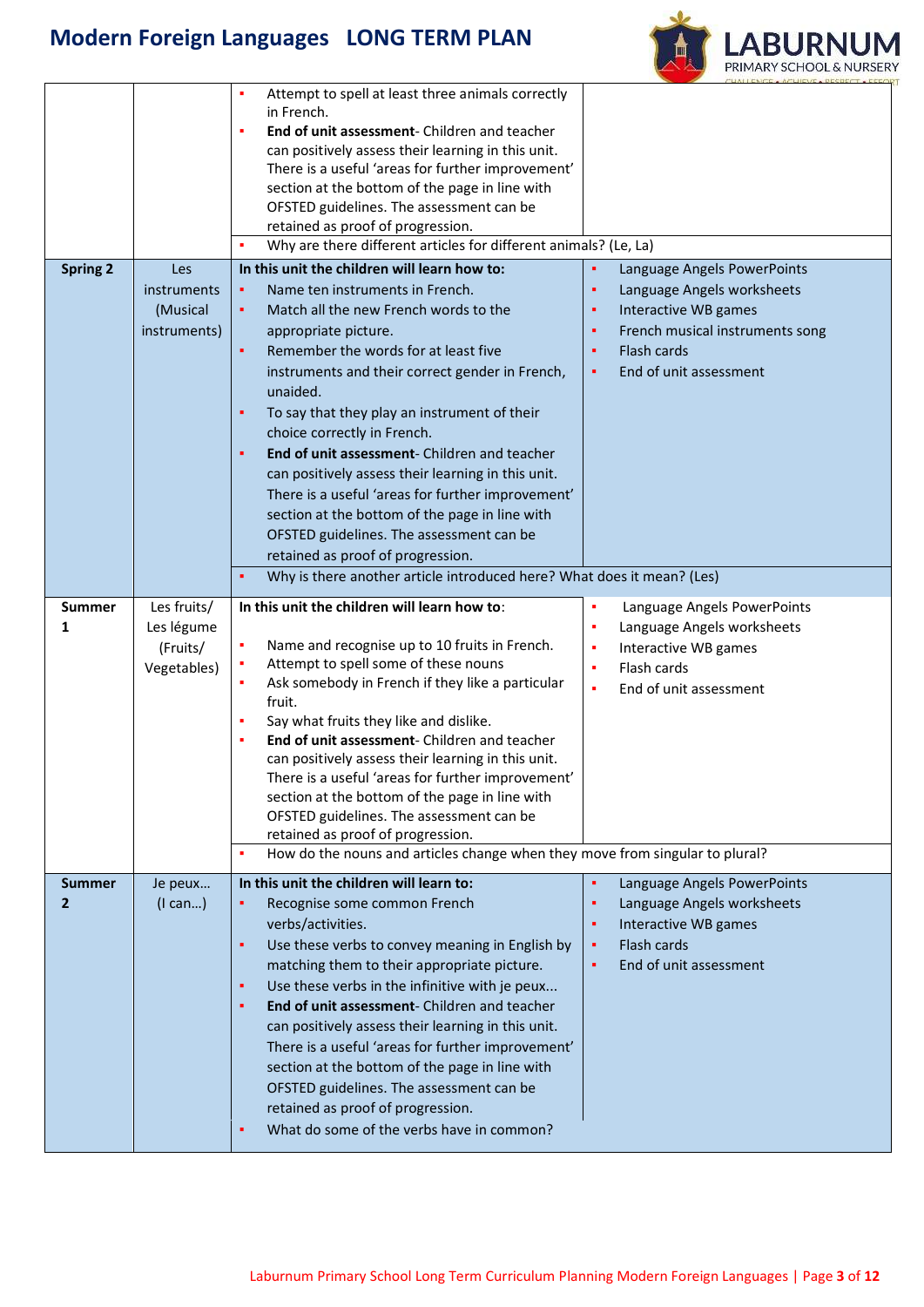

#### **YEAR 4**

**Key Skills:**

- **Speaking:** Communicate by asking and answering a wider range of questions, using longer phrases and sentences. Present short pieces of information to another person. Apply phonic knowledge to support speaking (also reading and writing)
- **Listening:** Listen for and identify specific words and phrases in instructions, stories and songs. Follow a text accurately whilst listening to it being read.
- **Reading:** Accurately read and understand familiar written words, phrases and short sentences (e.g. in fairy tales or character/place descriptions). Accurately read a wider range of familiar written words, phrases and short sentences aloud to another person.
- Writing: Write some familiar words, phrases and simple sentences from memory or using supported written materials (e.g. using a word bank).
- Grammar: Understand the concept of gender (masculine, feminine, neuter (if applicable) and which article (definite or indefinite) to use correctly with different nouns. Introduce and use the negative form. Begin to look at what a fully conjugated verb looks like.

|                                 | <b>Unit Title</b>                           | <b>Knowledge &amp; Key Questions</b>                                                                                                                                                                                                                                                                                                                                                                                                                                                                                                                                                                                                                                                                                                                                                                                                                                                                                                                           | <b>Specific Resources</b>                                                                                                                                                       |
|---------------------------------|---------------------------------------------|----------------------------------------------------------------------------------------------------------------------------------------------------------------------------------------------------------------------------------------------------------------------------------------------------------------------------------------------------------------------------------------------------------------------------------------------------------------------------------------------------------------------------------------------------------------------------------------------------------------------------------------------------------------------------------------------------------------------------------------------------------------------------------------------------------------------------------------------------------------------------------------------------------------------------------------------------------------|---------------------------------------------------------------------------------------------------------------------------------------------------------------------------------|
| Autumn<br>1                     | Je me<br>présente<br>(Presenting<br>myself) | In this unit the children will learn how to:<br>Count to 20 in French.<br>Say their name and age in French.<br>$\bullet$<br>Say hello and goodbye and then ask how somebody<br>is feeling and answer how they are feeling.<br>Tell you where they live in French.<br>Tell you if they are French or English, introducing<br>×<br>concept of gender and agreement.<br>End of unit assessment- Children and teacher can<br>à,<br>positively assess their learning in this unit. There is a<br>useful 'areas for further improvement' section at the<br>bottom of the page in line with OFSTED guidelines.<br>The assessment can be retained as proof of<br>progression.                                                                                                                                                                                                                                                                                          | ×<br>Language Angels PowerPoints<br>Language Angels worksheets<br>×<br>٠<br>Interactive WB games<br>Flash cards<br>×<br>End of unit assessments<br>×                            |
|                                 |                                             | Recap previous learning-what do children already know how to say in French?<br>×<br>What do the different accents above letters mean?                                                                                                                                                                                                                                                                                                                                                                                                                                                                                                                                                                                                                                                                                                                                                                                                                          |                                                                                                                                                                                 |
| <b>Autumn</b><br>$\overline{2}$ | En famille<br>(The Family)                  | In this unit the children will learn how to:<br>Continue applying the knowledge, skills and<br>٠<br>understanding of the language covered in unit one.<br>Say the nouns in French for members of their family.<br>٠<br>Tell somebody in French the members and age of a<br>٠<br>fictitious, historical or television family as a model to<br>present and practise family vocabulary.<br>Continue to count, reaching 100, to enable students<br>×<br>to say the age of various family members.<br>Understand the concept of mon, ma and mes in<br>٠<br>French.<br>End of unit assessment- Children and teacher can<br>٠<br>positively assess their learning in this unit. There is a<br>useful 'areas for further improvement' section at the<br>bottom of the page in line with OFSTED guidelines.<br>The assessment can be retained as proof of<br>progression.<br>What do you notice about the articles for boys and girls? Why un frère but une soeur?<br>٠ | Language Angels PowerPoints<br>٠<br>Language Angels worksheets<br>٠<br>×<br>Interactive WB games<br>×<br>French family song<br>Flash cards<br>×,<br>End of unit assessment<br>× |
|                                 |                                             | Can you add even more language to say what your name is, how old you are and where you<br>٠<br>live as well as answering the target questions?                                                                                                                                                                                                                                                                                                                                                                                                                                                                                                                                                                                                                                                                                                                                                                                                                 |                                                                                                                                                                                 |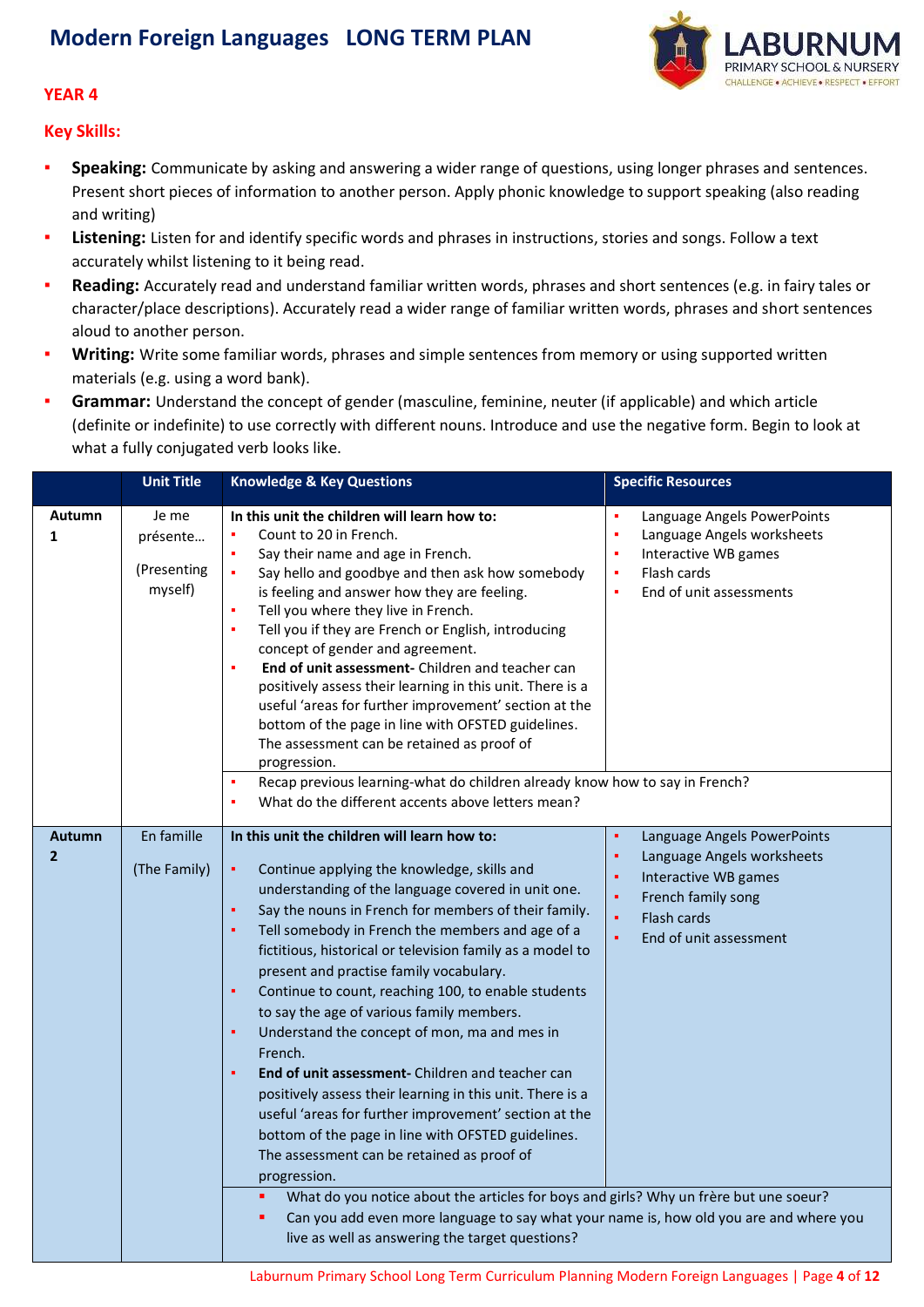

| Spring 1        | Chez moi      | In this unit the children will learn how to:                                                                      | ٠<br>Language Angels PowerPoints0               |
|-----------------|---------------|-------------------------------------------------------------------------------------------------------------------|-------------------------------------------------|
|                 | (My home)     |                                                                                                                   | Language Angels worksheets<br>٠                 |
|                 |               | $\blacksquare$<br>Say whether they live in a house or an apartment and<br>say where it is.                        | Interactive WB games<br>٠                       |
|                 |               | Repeat, recognise and attempt to spell up to ten                                                                  | Flash cards<br>٠                                |
|                 |               | nouns (including the correct article for each) for the                                                            | End of unit assessment<br>٠                     |
|                 |               | rooms of the house in French.                                                                                     |                                                 |
|                 |               | Tell somebody in French what rooms they have or do<br>٠                                                           |                                                 |
|                 |               | not have in their home.                                                                                           |                                                 |
|                 |               | Ask somebody else in French what rooms they have<br>٠                                                             |                                                 |
|                 |               | or do not have in their home.                                                                                     |                                                 |
|                 |               | Attempt to create a longer spoken or written passage<br>٠                                                         |                                                 |
|                 |               | in French recycling previously learnt language<br>(incorporating personal details such as their name              |                                                 |
|                 |               | and age).                                                                                                         |                                                 |
|                 |               | End of unit assessment- Children and teacher can<br>٠                                                             |                                                 |
|                 |               | positively assess their learning in this unit. There is a                                                         |                                                 |
|                 |               | useful 'areas for further improvement' section at the                                                             |                                                 |
|                 |               | bottom of the page in line with OFSTED guidelines.                                                                |                                                 |
|                 |               | The assessment can be retained as proof of                                                                        |                                                 |
|                 |               | progression.<br>What does 'Il y a'mean? (Both 'there is' and 'there are')<br>٠                                    |                                                 |
|                 |               | Why do you think the word in (English) is written in different ways in French? (dans, à)<br>٠                     |                                                 |
|                 |               | Why do we pronounce the 's' in 'dans' here?                                                                       |                                                 |
|                 |               | Recap gendered nouns.                                                                                             |                                                 |
|                 |               |                                                                                                                   |                                                 |
| <b>Spring 2</b> | Au café       | In this unit the children will learn how to:                                                                      | ٠<br>Language Angels PowerPoints                |
|                 | (At the café) | Order from a selection of foods from a French menu.<br>$\blacksquare$                                             | Language Angels worksheets<br>٠                 |
|                 |               | Order from a selection of drinks from a French menu.<br>٠                                                         | Interactive WB games<br>٠                       |
|                 |               | Order a French breakfast.<br>٠                                                                                    | $\blacksquare$<br>Flash cards                   |
|                 |               | Order typical French snacks.<br>٠                                                                                 | At the café song<br>٠<br>End of unit assessment |
|                 |               | Ask for the bill.<br>٠                                                                                            | ٠<br>٠                                          |
|                 |               | Remember how to say hello, goodbye, please and<br>٠                                                               |                                                 |
|                 |               | thank you.                                                                                                        |                                                 |
|                 |               | End of unit assessment- Children and teacher can                                                                  |                                                 |
|                 |               | positively assess their learning in this unit. There is a                                                         |                                                 |
|                 |               | useful 'areas for further improvement' section at the                                                             |                                                 |
|                 |               | bottom of the page in line with OFSTED guidelines.                                                                |                                                 |
|                 |               | The assessment can be retained as proof of                                                                        |                                                 |
|                 |               | progression.                                                                                                      |                                                 |
|                 |               | How do you say 'some' in French? (Du, De la, Des)                                                                 |                                                 |
| <b>Summer</b>   | En classe     | In this unit the children will learn how to:                                                                      | Language Angels PowerPoints<br>٠                |
| 1               | (In the       |                                                                                                                   | Language Angels worksheets<br>٠                 |
|                 | classroom)    | Recognise and repeat from memory simple<br>classroom objects and use the correct gender.                          | Interactive WB games<br>٠                       |
|                 |               | Say what they have and do not have in their pencil<br>٠                                                           | Flash cards<br>٠                                |
|                 |               | case.                                                                                                             | Classroom objects song<br>٠                     |
|                 |               | Recognise and respond to simple classroom<br>٠                                                                    | End of unit assessment<br>٠                     |
|                 |               | commands and praise.                                                                                              |                                                 |
|                 |               | End of unit assessment- Children and teacher can<br>٠                                                             |                                                 |
|                 |               | positively assess their learning in this unit. There is a                                                         |                                                 |
|                 |               | useful 'areas for further improvement' section at the                                                             |                                                 |
|                 |               | bottom of the page in line with OFSTED guidelines.                                                                |                                                 |
|                 |               | The assessment can be retained as proof of<br>progression.                                                        |                                                 |
|                 |               | How do the phrases change when we switch from the positive (J'ai) form to the negative form (Je<br>$\blacksquare$ |                                                 |
|                 |               | n'ai pas?                                                                                                         |                                                 |
|                 |               | How does the verb 'avoir' (to have) change for different genders? (More able)                                     |                                                 |
|                 |               |                                                                                                                   |                                                 |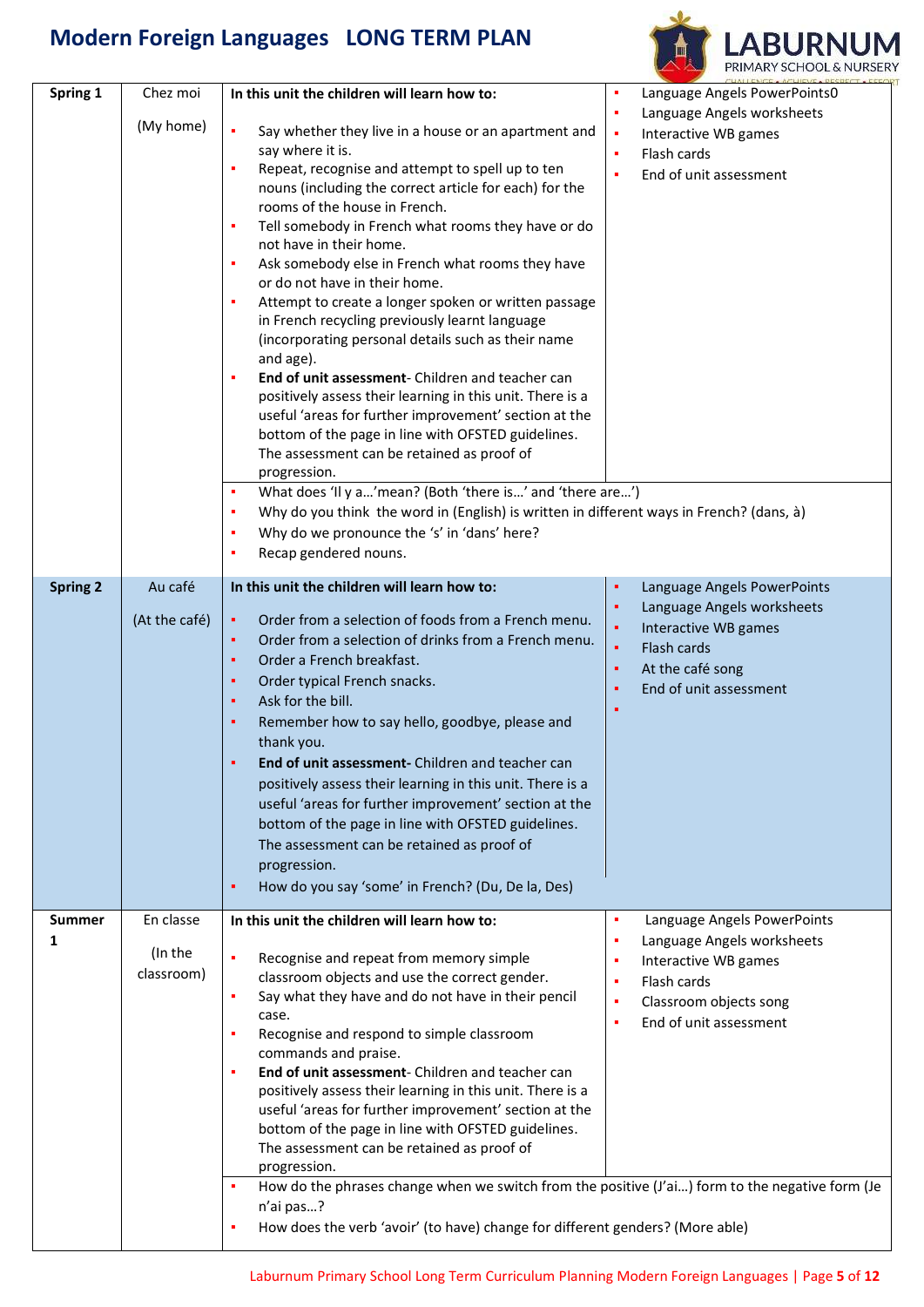**In this unit the children will learn how to:** 

**Summer 2**

Boucle d'or et les trois



| Language Angels PowerPoints |  |
|-----------------------------|--|
|-----------------------------|--|

▪ Language Angels worksheets

| ours<br>(Goldilocks)<br>and the<br>three bears) | LAIRUAKE MIKED WUINSIIEED<br>Not only sit and listen attentively to the story as in<br>ж.<br>Interactive WB games<br>٠<br>year one but to recognise, understand and<br>End of unit assessment<br>٠<br>remember more of the new language.<br>Increase their memory potential in French by using<br>ж.<br>picture cards, word cards and phrase cards in French.<br>Increase their thinking and reasoning skills in French,<br>٠<br>identifying strategies to use in the future for<br>memorising new words and phrases.<br>Attempt to spell in French.<br>ж.<br><b>End of unit assessment-</b> Children and teacher can<br>×.<br>positively assess their learning in this unit. There is a<br>useful 'areas for further improvement' section at the<br>bottom of the page in line with OFSTED guidelines.<br>The assessment can be retained as proof of<br>progression. |
|-------------------------------------------------|-----------------------------------------------------------------------------------------------------------------------------------------------------------------------------------------------------------------------------------------------------------------------------------------------------------------------------------------------------------------------------------------------------------------------------------------------------------------------------------------------------------------------------------------------------------------------------------------------------------------------------------------------------------------------------------------------------------------------------------------------------------------------------------------------------------------------------------------------------------------------|
|                                                 | Is everyone familiar with the story of Goldilocks?<br>ж.<br>How can the vocabulary cards be sorted here? Why? (Gender, story order, verbs, adjectives etc)<br>×.<br>Which pronunciation rules can you remember?<br>$\blacksquare$                                                                                                                                                                                                                                                                                                                                                                                                                                                                                                                                                                                                                                     |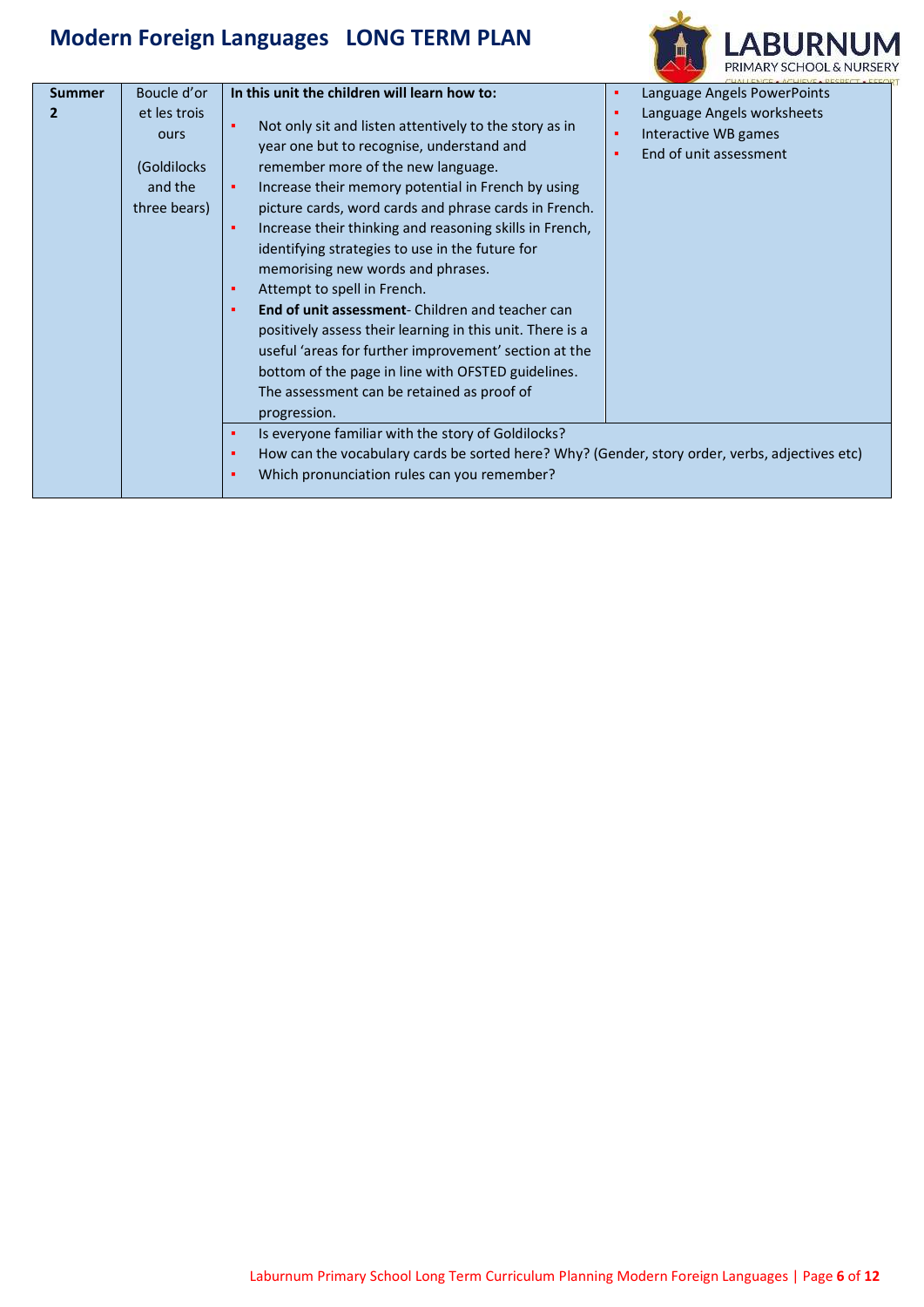

#### **YEAR 5**

**Key Skills:**

- **Speaking:** Take part in short conversations using sentences and familiar vocabulary. Present to another person or group of people using sentences and authentic pronunciation, gesture and intonation to convey accurate meaning. Understand and express simple opinions using familiar topics and vocabulary
- **EXECT 1.1 Instening:** Listen attentively and understand more complex phrases and sentences in longer passages of the foreign language (e.g. instructions given, stories, fairy tales, songs and extended listening exercises). Undertake longer listening exercises and be able to identify key words or phrases so as to answer questions.
- **Reading:** Read a variety of simple texts in different but authentic formats (e.g. stories, song lyrics (covering familiar topics), reading exercises with set questions, emails or letters from a partner school).
- **Writing:** Write simple sentences and short paragraphs from memory or using supported written materials (e.g. using a word bank). Use verbs in the correct form (e.g. first person "I" or third person "he", "she", "you" in their writing to express what they and other people do, like etc.) Check spellings with a dictionary.
- Grammar: Understand the concept of gender (masculine & feminine) and which article (definite or indefinite) to use correctly with different nouns. Use the negative form, possessives and connectives. Understand what the different parts of a fully conjugated verb look like and what each of the personal pronouns are.

|                                 | <b>Unit Title</b>                                              | <b>Knowledge &amp; Key Questions</b>                                                                                                                                                                                                                                                                                                                                                                                                                                                                                                                                                                                                                                                                                                                                                                           | <b>Specific Resources</b>                                                                                                                                                                                                                         |
|---------------------------------|----------------------------------------------------------------|----------------------------------------------------------------------------------------------------------------------------------------------------------------------------------------------------------------------------------------------------------------------------------------------------------------------------------------------------------------------------------------------------------------------------------------------------------------------------------------------------------------------------------------------------------------------------------------------------------------------------------------------------------------------------------------------------------------------------------------------------------------------------------------------------------------|---------------------------------------------------------------------------------------------------------------------------------------------------------------------------------------------------------------------------------------------------|
| Autumn 1                        | As-tu un<br>animal?<br>Do you<br>have a pet?                   | In this unit the children will learn how to:<br>Repeat, recognise and attempt to spell the eight nouns<br>×<br>(including the correct article for each) for pets in French.<br>Tell somebody in French if they have or do not have a<br>٠<br>pet.<br>Ask somebody else in French if they have a pet.<br>٠<br>Tell somebody in French the name of their pet.<br>×<br>Attempt to create a longer phrase using the connectives<br>٠<br>ET ("and") or MAIS ("but").<br>End of unit assessment- Children and teacher can<br>٠<br>positively assess their learning in this unit. There is a<br>useful 'areas for further improvement' section at the<br>bottom of the page in line with OFSTED guidelines. The<br>assessment can be retained as proof of progression.<br>Which article belongs to which gender?<br>٠ | Language Angels PowerPoints<br>٠<br>×,<br>Language Angels worksheets<br>Interactive WB games<br>٠<br>Flashcards<br>٠<br>Pets song<br>٠<br>End of unit assessments<br>٠                                                                            |
|                                 |                                                                | What other information can you tell me about the pet owners? (Name, where they live etc)<br>٠<br>When would you use 'Je n'ai pas d'' or 'Je n'ai pas de'<br>٠                                                                                                                                                                                                                                                                                                                                                                                                                                                                                                                                                                                                                                                  |                                                                                                                                                                                                                                                   |
| <b>Autumn</b><br>$\overline{2}$ | Quelle est<br>la date<br>aujourd'hui<br>(What is<br>the date?) | In this unit the children will learn how to:<br>Repeat and recognise the months of the year in French.<br>٠<br>Ask when somebody has a birthday and say when they<br>$\bullet$<br>have their birthday.<br>Say the date in French.<br>٠<br>Create a French calendar.<br>٠<br>Recognise key dates in the French calendar.<br>٠<br>End of unit assessment- Children and teacher can<br>٠<br>positively assess their learning in this unit. There is a<br>useful 'areas for further improvement' section at the<br>bottom of the page in line with OFSTED guidelines. The<br>assessment can be retained as proof of progression.<br>Recap accents for pronunciation.<br>٠<br>How are French dates different to English dates? $(1st, 2nd, 3rd$ etc compared to only 'le<br>٠                                       | Language Angels PowerPoints<br>$\blacksquare$<br>٠<br>Language Angels worksheets<br>×,<br>Interactive WB games<br>$\blacksquare$<br>Months song<br>Date song<br>٠<br><b>Birthday song</b><br>٠<br>Flash cards<br>٠<br>End of unit assessment<br>٠ |
|                                 |                                                                | premier')<br>What do you think are some of the key dates in the French calendar?                                                                                                                                                                                                                                                                                                                                                                                                                                                                                                                                                                                                                                                                                                                               |                                                                                                                                                                                                                                                   |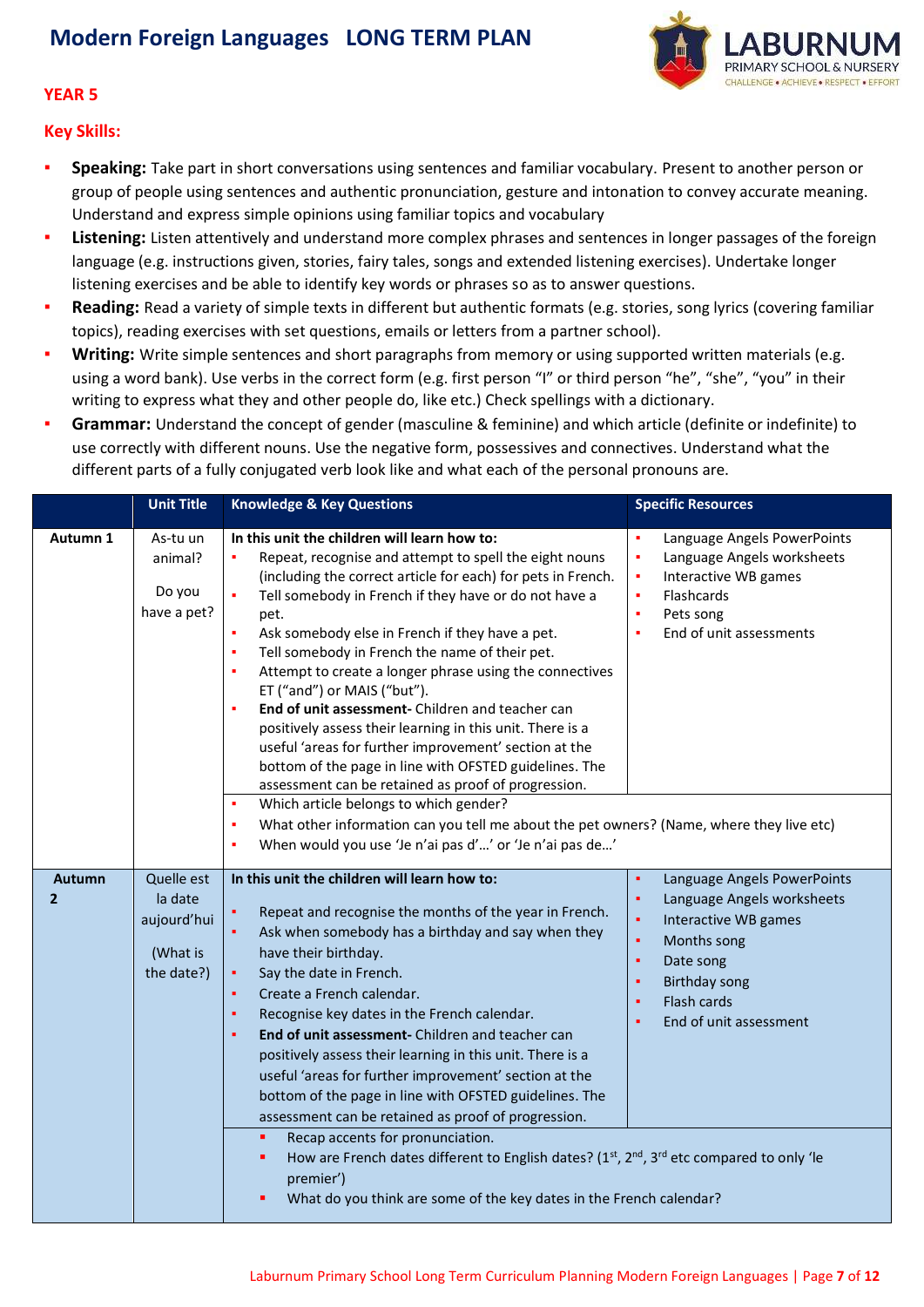

| Spring 1        | Quel temps<br>fait-il?<br>(The<br>Weather)         | In this unit the children will learn how to:<br>Repeat and recognise the vocabulary for weather in<br>French.<br>Ask what the weather is like today.<br>Say what the weather is like today.<br>Create a French weather map.<br>×<br>Describe the weather in different regions of France using<br>×<br>a weather map with symbols.<br>End of unit assessment- Children and teacher can<br>positively assess their learning in this unit. There is a<br>useful 'areas for further improvement' section at the<br>bottom of the page in line with OFSTED guidelines. The<br>assessment can be retained as proof of progression.<br>Why are some directional phrases 'I'' and other 'le'?                                                                                                                                                                | Language Angels PowerPoints<br>٠<br>٠<br>Language Angels worksheets<br>Interactive WB games<br>٠<br>Weather song<br>٠<br><b>Flashcards</b><br>×<br>End of unit assessment<br>×                             |
|-----------------|----------------------------------------------------|------------------------------------------------------------------------------------------------------------------------------------------------------------------------------------------------------------------------------------------------------------------------------------------------------------------------------------------------------------------------------------------------------------------------------------------------------------------------------------------------------------------------------------------------------------------------------------------------------------------------------------------------------------------------------------------------------------------------------------------------------------------------------------------------------------------------------------------------------|------------------------------------------------------------------------------------------------------------------------------------------------------------------------------------------------------------|
| <b>Spring 2</b> | Les<br>vêtements<br>(Clothes)                      | In this unit the children will learn how to:<br>Repeat and recognise the vocabulary for a variety of<br>٠<br>clothes in French.<br>Use the appropriate genders and articles for these<br>٠<br>clothes.<br>Describe what they and other people are wearing.<br>٠<br>Use the verb PORTER in French.<br>٠<br>Say what they would wear in different weather.<br>٠<br><b>End of unit assessment-</b> Children and teacher can<br>٠<br>positively assess their learning in this unit. There is a<br>useful 'areas for further improvement' section at the<br>bottom of the page in line with OFSTED guidelines. The<br>assessment can be retained as proof of progression.<br>Why are there different articles for the clothing nouns? (un, une, des)<br>٠                                                                                                 | ٠<br>Language Angels PowerPoints<br>Language Angels worksheets<br>٠<br>Interactive WB games<br>٠<br>Flashcards<br>٠<br>End of unit assessment<br>٠                                                         |
| Summer 1        | Petit<br>chaperon<br>rouge<br>(Red Riding<br>Hood) | How are the nouns sorted?<br>٠<br>Which nouns are masculine, feminine or plural?<br>٠<br>Why are there so many different verb endings for 'porter'?<br>٠<br>In this unit the children will learn how to:<br>Sit and listen attentively to a familiar fairy tale (Little Red<br>Riding Hood) in French.<br>Use picture and word cards to recognise and retain key<br>vocabulary from the story.<br>Name and spell at least three parts of the body in French<br>as seen in the story.<br>End of unit assessment- Children and teacher can<br>×<br>positively assess their learning in this unit. There is a<br>useful 'areas for further improvement' section at the<br>bottom of the page in line with OFSTED guidelines. The<br>assessment can be retained as proof of progression.<br>Is everyone familiar with the story of Red Riding Hood?<br>× | Language Angels PowerPoints<br>$\blacksquare$<br>×<br>Language Angels worksheets<br>Interactive WB games<br>٠<br>Flash cards<br>٠<br>Red riding hood song<br>٠<br>$\blacksquare$<br>End of unit assessment |
| <b>Summer 2</b> | Les<br>habitats<br>(Habitats)                      | Which French words do you recognise? What do they mean?<br>٠<br>Why are there different articles for the parts of the body? (Le, la, les)<br>×<br>In this unit the children will learn how to:<br>Tell somebody in French the key elements animals and<br>٠<br>plants need to survive in their habitat.<br>Tell somebody in French examples of the most common<br>٠<br>habitats for plants and animals and give a named<br>example of these habitats.<br>Tell somebody in French which animals live in these<br>٠<br>different habitats.<br>Tell somebody in French which plants live in these<br>٠<br>different habitats.                                                                                                                                                                                                                           | Language Angels PowerPoints<br>٠<br>٠<br>Language Angels worksheets<br>Interactive WB games<br>٠<br>Flashcards<br>٠<br>ä<br>End of unit assessment                                                         |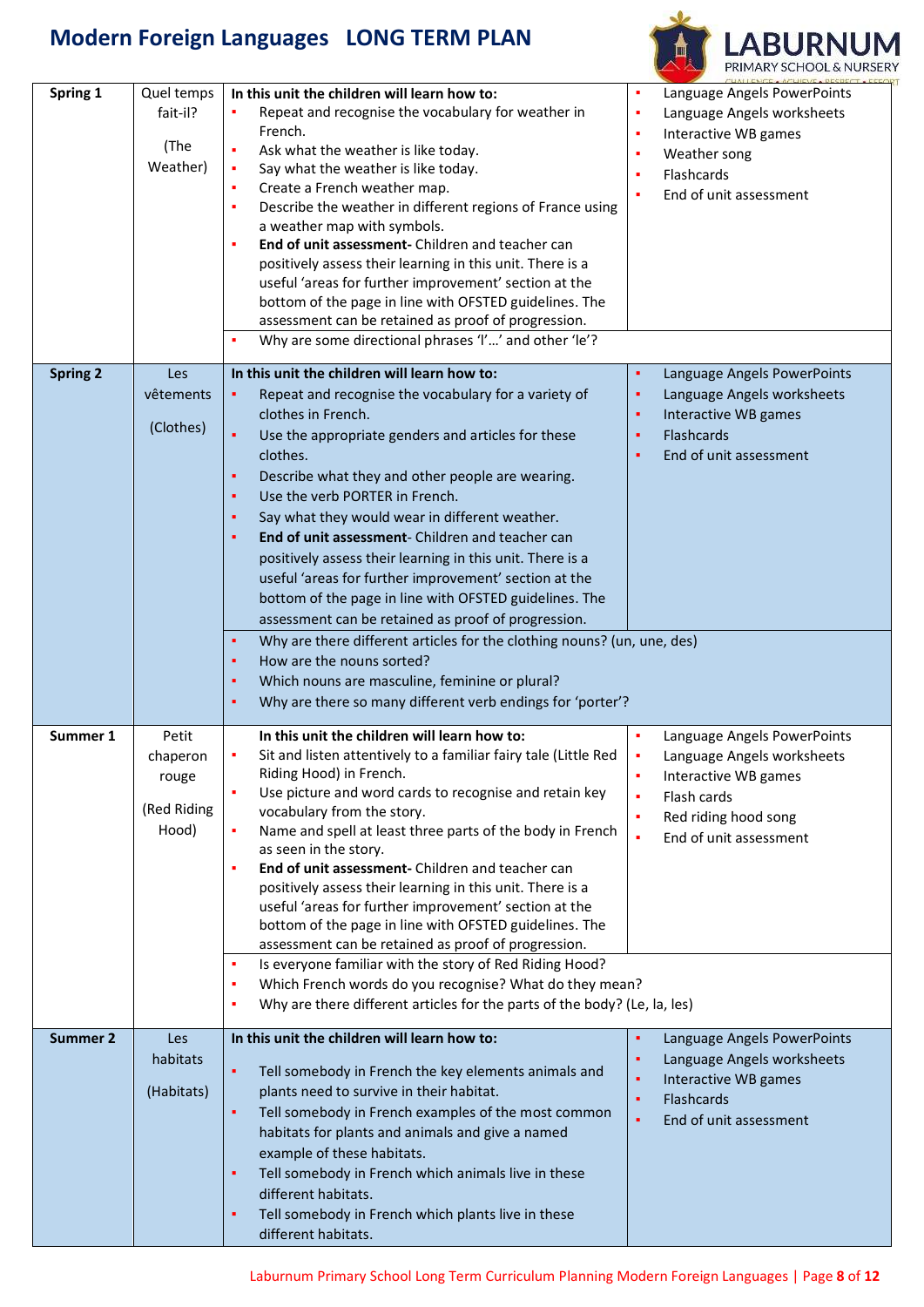

|  | <b>End of unit assessment-</b> Children and teacher can<br>٠<br>positively assess their learning in this unit. There is a<br>useful 'areas for further improvement' section at the<br>bottom of the page in line with OFSTED guidelines. The<br>assessment can be retained as proof of progression.                                                                                                   |
|--|-------------------------------------------------------------------------------------------------------------------------------------------------------------------------------------------------------------------------------------------------------------------------------------------------------------------------------------------------------------------------------------------------------|
|  | (After introducing new vocabulary and before discussing the meaning) Which words do you think<br>٠<br>you recognise? (Focus on key words and cognates)<br>If we aren't sure what a word means in English or in French, what do we do? How do we decipher<br>٠<br>it?<br>Can you pick out key words in longer pieces of writing?<br>٠<br>How have some animals adapted to live in their habitats?<br>٠ |
|  |                                                                                                                                                                                                                                                                                                                                                                                                       |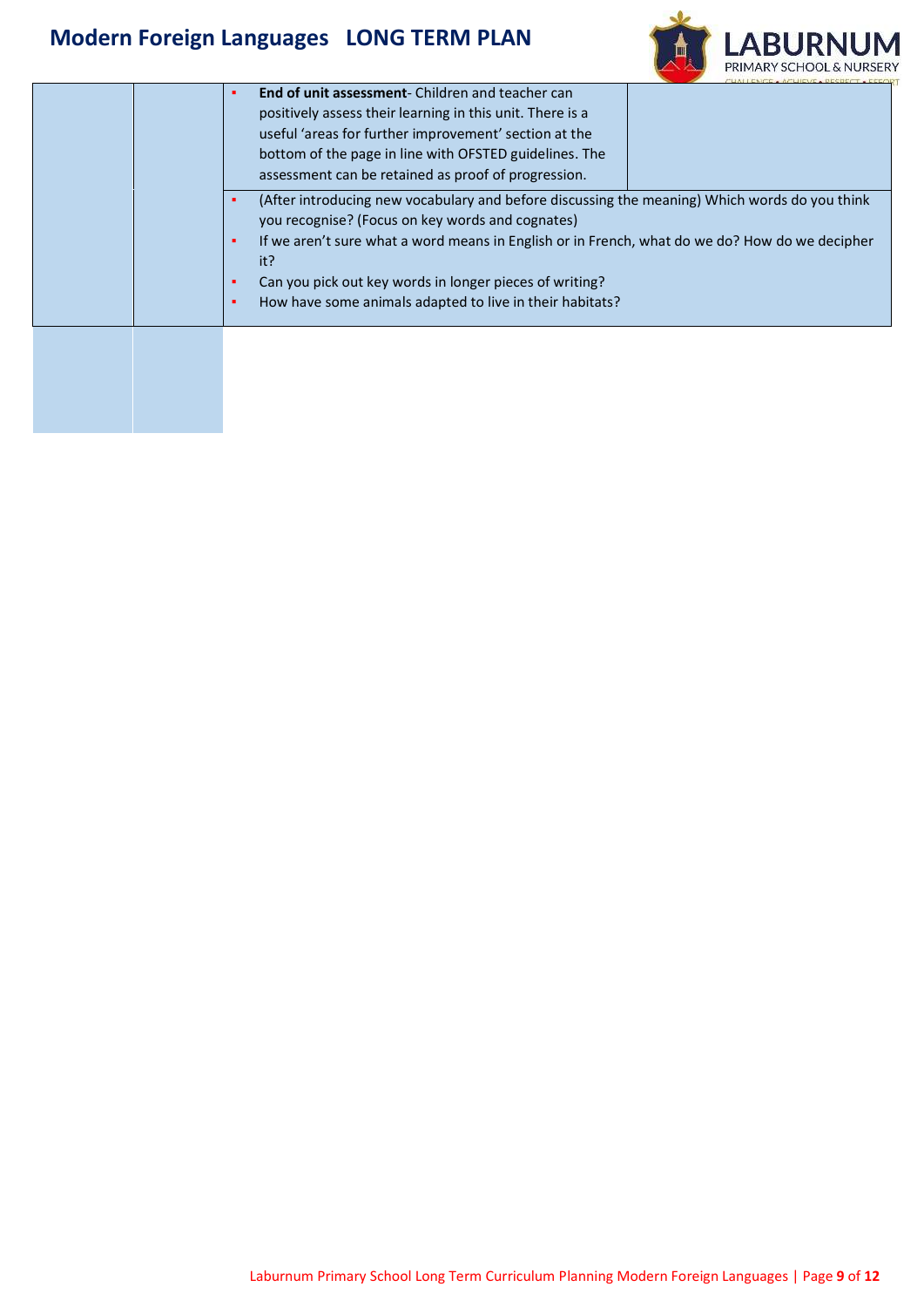

#### **YEAR 6**

**Key Skills:**

- **Speaking:** Use spoken language to initiate and sustain simple conversations on familiar topics or to tell stories from their own experience. Present to an audience about familiar topics (e.g. role-play, presentation or read / repeat from a text or passage). Use connectives to link together what they say so as to add fluency
- **Listening:** Understand the main points in passages of language spoken with authentic pronunciation and at authentic speed. Understand and identify longer and more complex phrases and sentences (e.g. descriptions, information, instructions) in listening exercises and be able to answer questions based on what they hear
- **Reading:** Read aloud with expression and accurate pronunciation. Read and understand the main points and more specific details from a variety of simple texts in different but authentic formats (e.g. stories, reading exercises with set questions, emails, letters from a partner school or internet sites in the target language (supervision required).
- Writing: Write longer sentences and short paragraphs from memory or using supported materials (e.g. a word bank). Use verbs in the correct form (e.g. first person "I" or third person "he", "she", "you" and plurals "we" and "they" to express what they and other people do, like etc.) Identify and correctly use adjectives (e.g. colours or size) and connectives placing them correctly in a sentence and understand the concept of adjectival agreement (where relevant).
- **Grammar:** Understand the concept of gender (masculine, feminine, neuter (if applicable) and which article (definite or indefinite) to use correctly with different nouns. Understand what the different parts of a conjugated verb look like, know what each of the personal pronouns are, understand a verb stem and the different endings (where appropriate) for the main types of verbs. Be able to identify and correctly use adjectives (e.g. colours or size) and connectives and understand the concept of adjectival agreement (where relevant).

|                                 | <b>Unit Title</b>                            | <b>Knowledge &amp; Key Questions</b>                                                                                                                                                                                                                                                                                                                                                                                                                                                                                                                                                                                          | <b>Specific Resources</b>                                                                                                                                                                |
|---------------------------------|----------------------------------------------|-------------------------------------------------------------------------------------------------------------------------------------------------------------------------------------------------------------------------------------------------------------------------------------------------------------------------------------------------------------------------------------------------------------------------------------------------------------------------------------------------------------------------------------------------------------------------------------------------------------------------------|------------------------------------------------------------------------------------------------------------------------------------------------------------------------------------------|
| Autumn<br>1                     | Les verbes<br>régulier<br>(Regular<br>verb)s | In this unit the children will learn how to:<br>Recognise and understand what a pronoun is in both<br>English and French and be able to say what the key<br>personal pronouns are in French.<br>Understand what a verb is in both English and French and<br>٠<br>how to then create a stem and work out the endings for<br>regular -ER, -IR and -RE verbs.<br>Conjugate in French a regular -ER verb.<br>٠<br>Conjugate in French a regular -IR verb.<br>٠<br>Conjugate in French a regular -RE verb.<br>٠<br>Check understanding of nouns, verbs, pronouns etc.<br>٠<br>Do you understand the pronouns Je, Il and Elle?<br>٠ | Language Angels PowerPoints<br>٠<br>Language Angels worksheets<br>٠<br>Interactive WB games<br>٠                                                                                         |
| <b>Autumn</b><br>$\overline{2}$ | (A l'école)<br>At school                     | In this unit the children will learn how to:<br>Repeat and recognise the vocabulary for school subjects.<br>٠<br>Say what subjects they like and dislike at school.<br>٠<br>Tell the time in French.<br>٠<br>Create a French timetable for school.<br>٠<br>Use the verb aller in French to say what time they go to<br>٠<br>school.                                                                                                                                                                                                                                                                                           | Language Angels PowerPoints<br>٠<br>Language Angels worksheets<br>٠<br>Flashcards<br>٠<br>School subjects song<br>٠<br>The time song<br>٠<br>Aller song<br>٠<br>I go to school song<br>٠ |
|                                 |                                              | End of unit assessment- Children and teacher can<br>٠<br>positively assess their learning in this unit. There is a<br>useful 'areas for further improvement' section at the<br>bottom of the page in line with OFSTED guidelines. The<br>assessment can be retained as proof of progression.<br>(After introducing new vocabulary and before discussing the meaning) Which words do you think<br>٠<br>you recognise? (Focus on key words and cognates)<br>What is a regular or irregular verb?<br>٠                                                                                                                           | Interactive WB games<br>٠                                                                                                                                                                |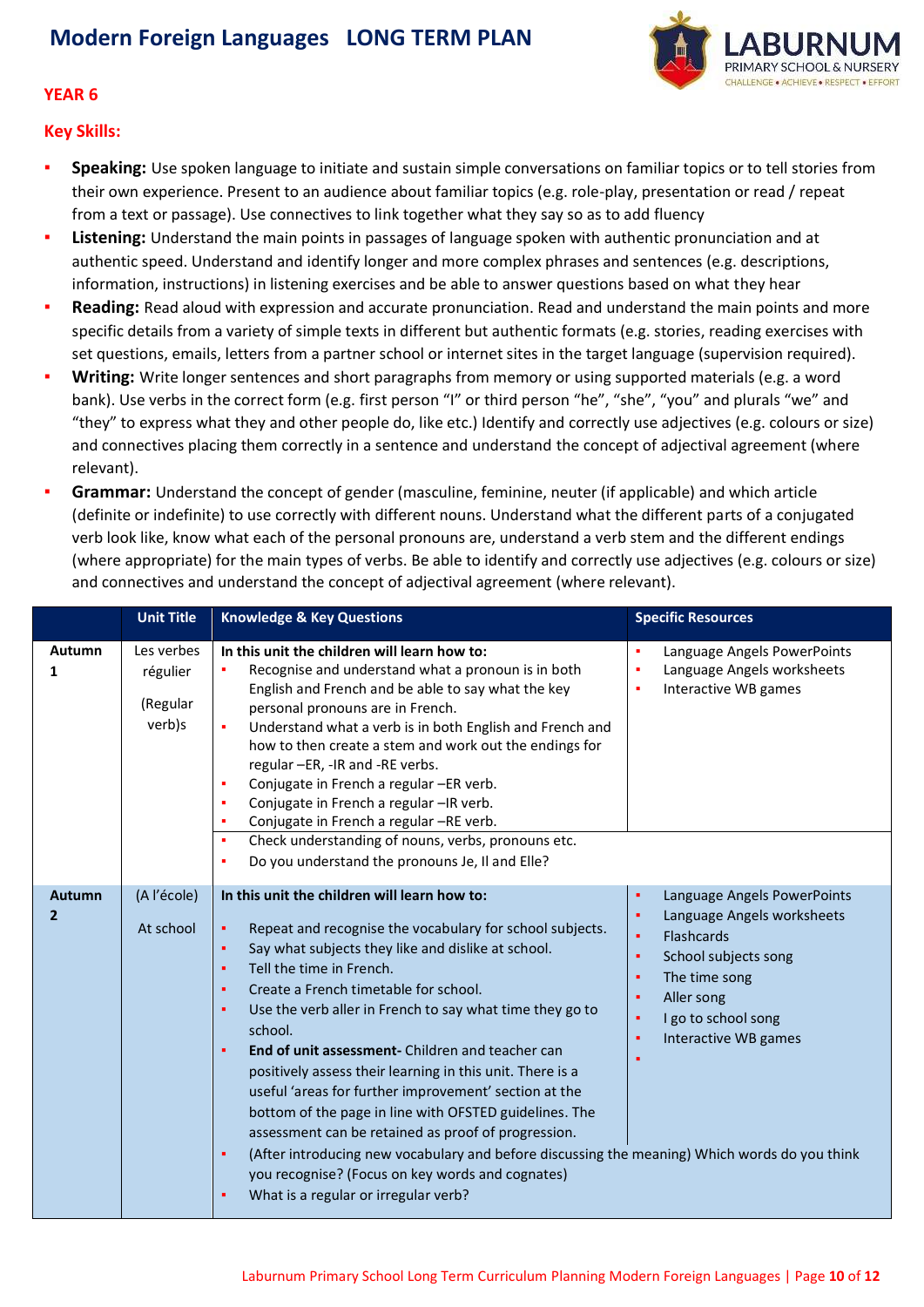

| Spring 1        | Le Week-         | In this unit the children will learn how to:                                                         | ×<br>Language Angels PowerPoints |
|-----------------|------------------|------------------------------------------------------------------------------------------------------|----------------------------------|
|                 | end              |                                                                                                      | Language Angels worksheets<br>٠  |
|                 |                  | Ask what the time is in French.<br>٠                                                                 | Flashcards<br>٠                  |
|                 | (The<br>weekend) | Tell the time accurately in French.<br>٠                                                             | The time song<br>٠               |
|                 |                  | Learn how to say what they do at the weekend in French.<br>٠                                         | Interactive WB games<br>٠        |
|                 |                  | Learn to integrate connectives into their work.<br>٠<br>٠                                            | End of unit assessment<br>×      |
|                 |                  | Present an account of what they do and at what time at<br>the weekend.                               |                                  |
|                 |                  | End of unit assessment- Children and teacher can<br>٠                                                |                                  |
|                 |                  | positively assess their learning in this unit. There is a                                            |                                  |
|                 |                  | useful 'areas for further improvement' section at the                                                |                                  |
|                 |                  | bottom of the page in line with OFSTED guidelines. The                                               |                                  |
|                 |                  | assessment can be retained as proof of progression.                                                  |                                  |
|                 |                  | Identify children who may struggle with telling the time.<br>л                                       |                                  |
|                 |                  | Can children identify the verbs in the written sentences?<br>٠                                       |                                  |
|                 |                  | Can you identify the connectives?<br>٠                                                               |                                  |
|                 |                  |                                                                                                      |                                  |
| <b>Spring 2</b> | Moi dans le      | In this unit the children will learn:                                                                | Language Angels PowerPoints<br>٠ |
|                 | monde            | ٠<br>About the many countries in the Francophone world.                                              | Language Angels worksheets<br>٠  |
|                 | (Me in the       | About different festivals (religious and non-religious)<br>٠                                         | Interactive WB games<br>٠        |
|                 | world)           | around the world.                                                                                    | <b>Flashcards</b><br>٠           |
|                 |                  | That we are different and yet all the same.<br>٠                                                     | End of unit assessment<br>٠      |
|                 |                  | That we can all help to protect our planet.<br>٠                                                     |                                  |
|                 |                  | How to use "à" (when talking about living IN a city) and<br>٠                                        |                                  |
|                 |                  | "en/au/aux" (when talking about living IN a country).                                                |                                  |
|                 |                  | End of unit assessment- Children and teacher can<br>٠                                                |                                  |
|                 |                  | positively assess their learning in this unit. There is a                                            |                                  |
|                 |                  | useful 'areas for further improvement' section at the                                                |                                  |
|                 |                  | bottom of the page in line with OFSTED guidelines. The                                               |                                  |
|                 |                  | assessment can be retained as proof of progression.                                                  |                                  |
|                 |                  | Can you remember which other countries speak French? Can you find the countries/cities on a<br>٠     |                                  |
|                 |                  | map?                                                                                                 |                                  |
|                 |                  | What do you think the four children have in common?<br>٠                                             |                                  |
|                 |                  | Can you identify any of our values in what the children are saying?<br>٠                             |                                  |
|                 |                  | Which words do you recognise? What do they mean?                                                     |                                  |
|                 |                  | What do you know about different faiths?<br>٠                                                        |                                  |
|                 |                  | What can you remember about the phrase 'Il y a'?<br>٠                                                |                                  |
|                 |                  |                                                                                                      |                                  |
| <b>Summer</b>   | Manger et        | In this unit the children will learn how to:                                                         | Language Angels PowerPoints<br>٠ |
| 1               | bouger           |                                                                                                      | Language Angels worksheets<br>٠  |
|                 |                  | Name and recognise ten foods and drinks that are<br>٠                                                | Interactive WB games<br>٠        |
|                 | (Healthy         | considered good for your health.                                                                     | Flashcards<br>٠                  |
|                 | lifestyles)      | Name and recognise ten foods and drinks that are<br>٠                                                | End of unit assessment<br>٠      |
|                 |                  | considered bad for your health.                                                                      |                                  |
|                 |                  | Say what activities they do to keep in shape during the<br>٠<br>week.                                |                                  |
|                 |                  | Say in general what they do to keep a healthy life-style.<br>٠                                       |                                  |
|                 |                  | Learn to make a healthy recipe in French.<br>л                                                       |                                  |
|                 |                  | End of unit assessment- Children and teacher can<br>٠                                                |                                  |
|                 |                  | positively assess their learning in this unit. There is a                                            |                                  |
|                 |                  | useful 'areas for further improvement' section at the                                                |                                  |
|                 |                  | bottom of the page in line with OFSTED guidelines. The                                               |                                  |
|                 |                  | assessment can be retained as proof of progression.                                                  |                                  |
|                 |                  | (Before you introduce the vocabulary) What is the topic of this lesson?<br>٠                         |                                  |
|                 |                  | How can we make sure we stay healthy?<br>٠                                                           |                                  |
|                 |                  | How do the phrases change when you say you do or do not eat something?<br>٠                          |                                  |
|                 |                  | How are the negative forms of food and drink different to the negative forms of the activities?<br>٠ |                                  |
|                 |                  | Are there any cognates in the cooking instructions?                                                  |                                  |